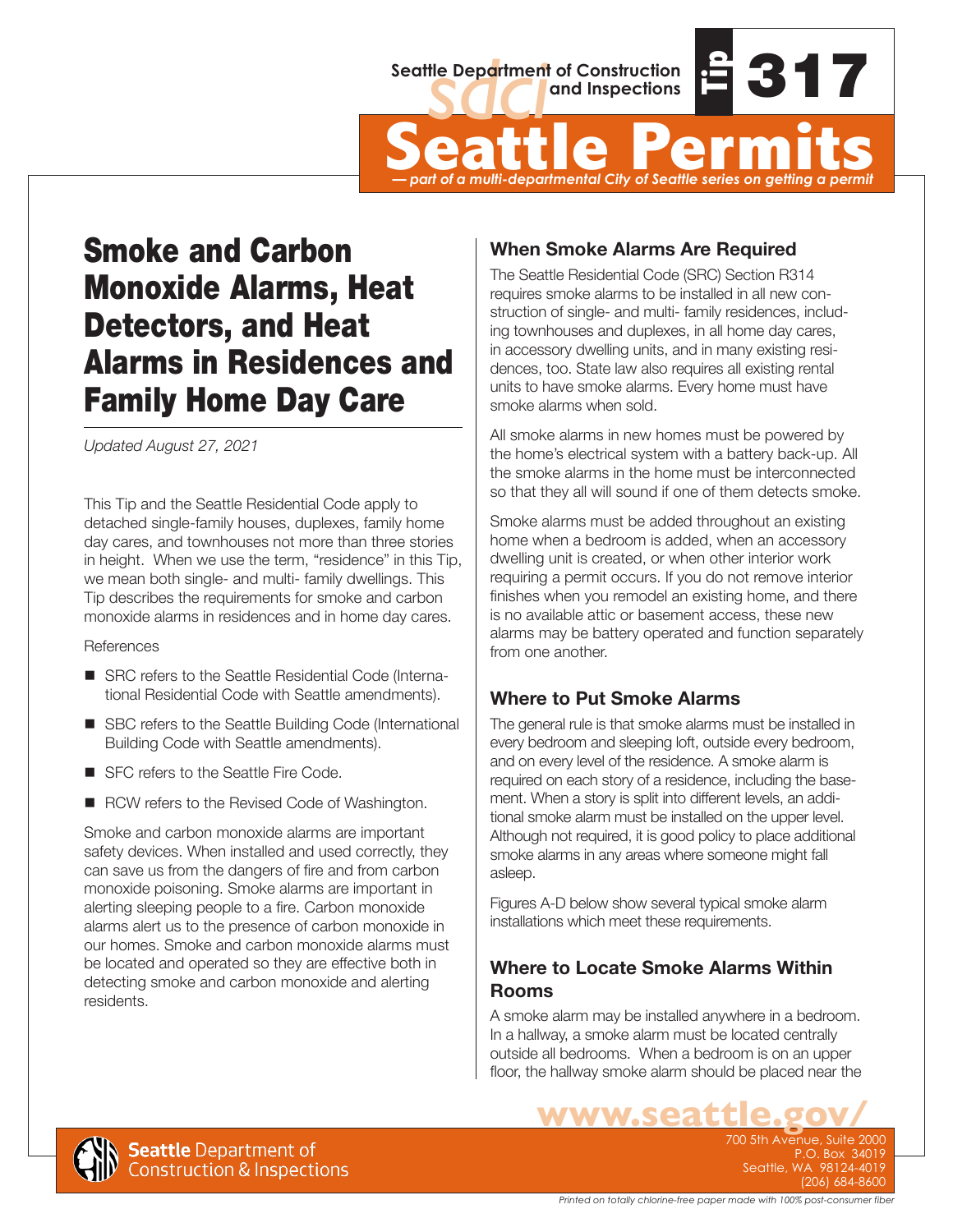top of the stairs.

#### **Special Considerations**

A smoke alarm is normally installed on a ceiling or high on a wall, with the top of an alarm not closer than 4 inches or further than 12 inches from the ceiling.

Sometimes, a smoke alarm should be placed on a wall instead of a ceiling. For example, in a room with a steeply sloping ceiling, the smoke alarm should be installed on a wall near the highest point of the ceiling within 3 feet of its peak. If there is a big temperature difference between a room's ceiling and the room itself, this temperature difference can prevent the smoke from getting to the alarm. This can occur when a ceiling is directly under a roof with little or no insulation or when a ceiling has radiant heating. Placing a smoke alarm on the wall avoids this problem.

A smoke alarm installed in a stairway must be located so that no doors or other obstructions, such as exposed beams, could prevent smoke from reaching the alarm. No smoke alarms may be mounted in front of an air supply duct, or between a bedroom and a furnace cold air return.

When a smoke alarm is installed near a bathroom, the smoke alarm must be located at least 3 feet away from openings to the bathroom.

Figure D shows the acceptable area for a smoke alarm's location within a room. All smoke alarms should be installed in accordance with the manufacturer's recommendations.

#### **Smoke Alarms in Family Day Care Centers**

In home day cares (home day care for 12 or fewer children), the basic rules are the same as for residences. An additional smoke alarm must be mounted in any space where children may sleep or nap.

#### **Duties of Tenants and Landlords**

In a rental unit, both the tenant and the building owner have responsibilities for smoke alarms. The tenant must keep the alarms in good working order during the tenancy. The owner must install the alarms, inspect, test, and repair or replace smoke alarms when a rental unit becomes vacant, and instruct tenants on the purpose, operation, and maintenance of the devices.

The owner must provide a "Fire Safety and Protection Information" document to the tenant, according to state law RCW 59.18.060.11(a). At the time of a vacancy, the owner shall insure that the smoke alarm works before the rental unit is re-occupied.

#### **Enforcement Procedures**

Smoke alarm rules are enforced by the Seattle Fire Department (SFD) and the Seattle Department of Construction and Inspections (SDCI). Failure of either a building owner or tenant to comply with these rules may result in a fine.

#### **Figure A**

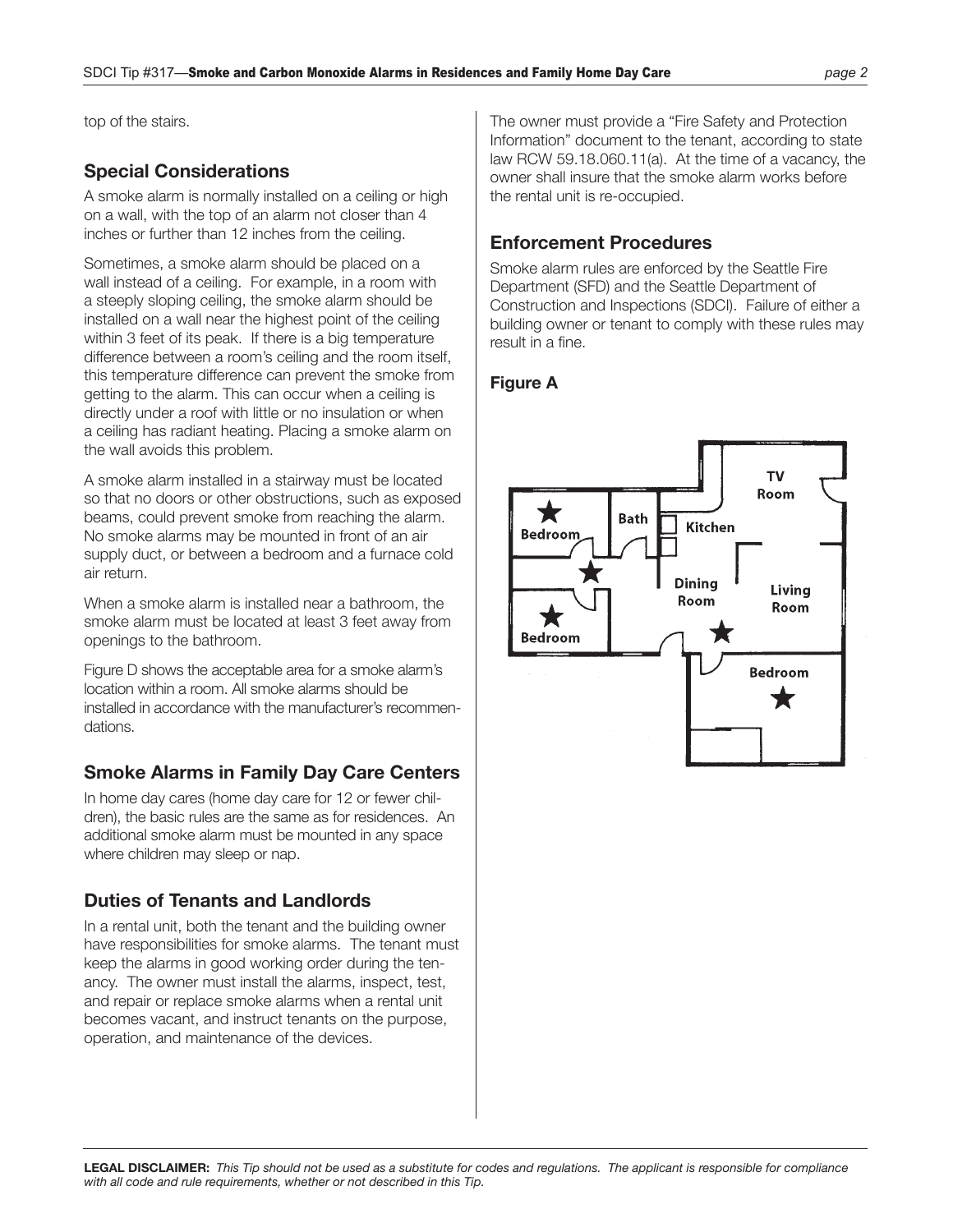Smoke alarms (indicated by stars) must be located in each bedroom, as well as the hallway adjacent to each sleeping area. The hallway smoke alarm must be in a position central to all the bedrooms. Homes with more than one sleeping area must have alarms to protect each area.



#### **Figure B**

A smoke alarm must be located on each story (including basements). Every bedroom must have its own smoke alarm. All smoke alarms must be interconnected to sound an alarm audible in all sleeping areas of the residence.



#### **Figure C**

In an efficiency apartment, the smoke alarm should be placed in the sleeping room on the wall or ceiling farthest from the kitchen and away from the bathroom. This reduces nuisance alarms from cooking and bath steam.

#### **Figure D**



**LEGAL DISCLAIMER:** *This Tip should not be used as a substitute for codes and regulations. The applicant is responsible for compliance with all code and rule requirements, whether or not described in this Tip.*